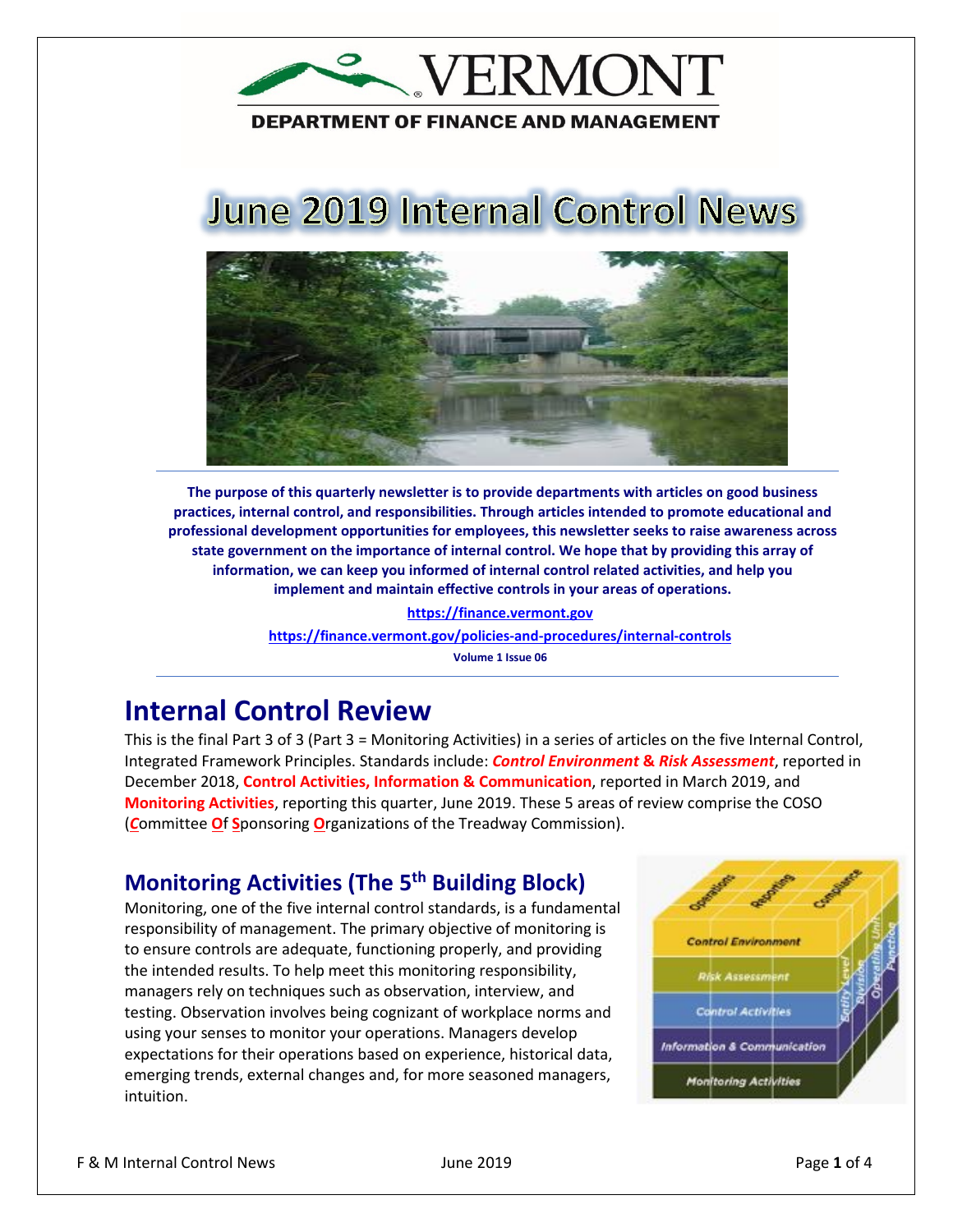# **COSO - Monitoring Activities,**

### **continues…**

Whether it's the number of transactions processed, the volume of calls to a help line, computer system response times, caseload levels, turnaround time for customer orders…are you getting the expected results at the end of the day? Experienced managers may be able to hear (or smell) if a piece of equipment isn't working properly, detect whether routine maintenance duties are being ignored, or notice if employees aren't adhering to safety and security protocols. Are ethical standards being maintained? Is staff morale at an appropriate level? Are employees showing signs of exhaustion or do they appear to have too much idle time? Observation is one way to determine if reality is in sync with expectations. Studies have shown that people act differently when they know they are being observed. Some will improve performance because it lends credibility to the importance of their work. Others improve because they want to be noticed in a positive sense, increasing their opportunity for recognition or promotion. While some will improve out of fear of retribution (e.g., curtailing personal phone calls, proofing their work, and improving attendance, etc.)

Observation can be especially useful when implementing a process change or training a new employee to ensure instructions are clear and producing the desired results. Interview staff, customers, vendors, clients, and peers to solicit input on the effectiveness of your operations. Ask employees about their work…do they understand *why* **they do**, *what* **they do**, *what* **works** well, *what* **doesn't.** Are they **maintaining their workload** or **cutting corners** to avoid backlogs, do they *have concerns* **about workplace safety or security**, do they *have suggestions* **to improve operations**? Talk with customers, clients, and vendors about their experiences and interactions with your operations…are their **needs and expectations being met**? **Seek**  *advice* from peers, share **best practices**, and *compare* **your operations** to similar organizations or industry standards? For a variety of reasons, people will generally volunteer information verbally that they would never put in writing. To get candid feedback, approach the task with humility, avoiding any tendency to be defensive or judgmental. As a manager, you will need to filter the information received, comparing it to your own observations and other performance metrics to determine the usefulness and accuracy of the information.

Testing is a review of the internal controls in place to determine if they are being followed and providing the desired outcomes (i.e., "What are we trying to accomplish?" and "What are we trying to avoid?"). Control activities such as approvals, security, reconciliations, and independent verifications are typically built into standard operating procedures and supervisory duties. But management needs to periodically test these controls to ensure they are functioning properly. Testing may include: Reviewing a sample of documents (e.g., vouchers, time reports, program applications, reconciliations, etc.) to verify the appropriateness, completeness, and accuracy of the transactions. Inspecting restricted areas to ensure security is being properly maintained. Performing unannounced counts of cash or inventory to deter improper use or mishandling of assets.

Ideally, testing is conducted both in a structured process (e.g., internal audits, self-assessments, etc.) and through less formal, more random actions. The level of risk, past performance, and the cost of failure are all factors management needs to assess in determining the frequency and extent of its testing.

> *References: - NY State Internal Control Association (NYSICA). "Internal Control Testing". Committee of Sponsoring Organizations of the Treadway Commission (COSO). "Internal Control – Integrated Framework"*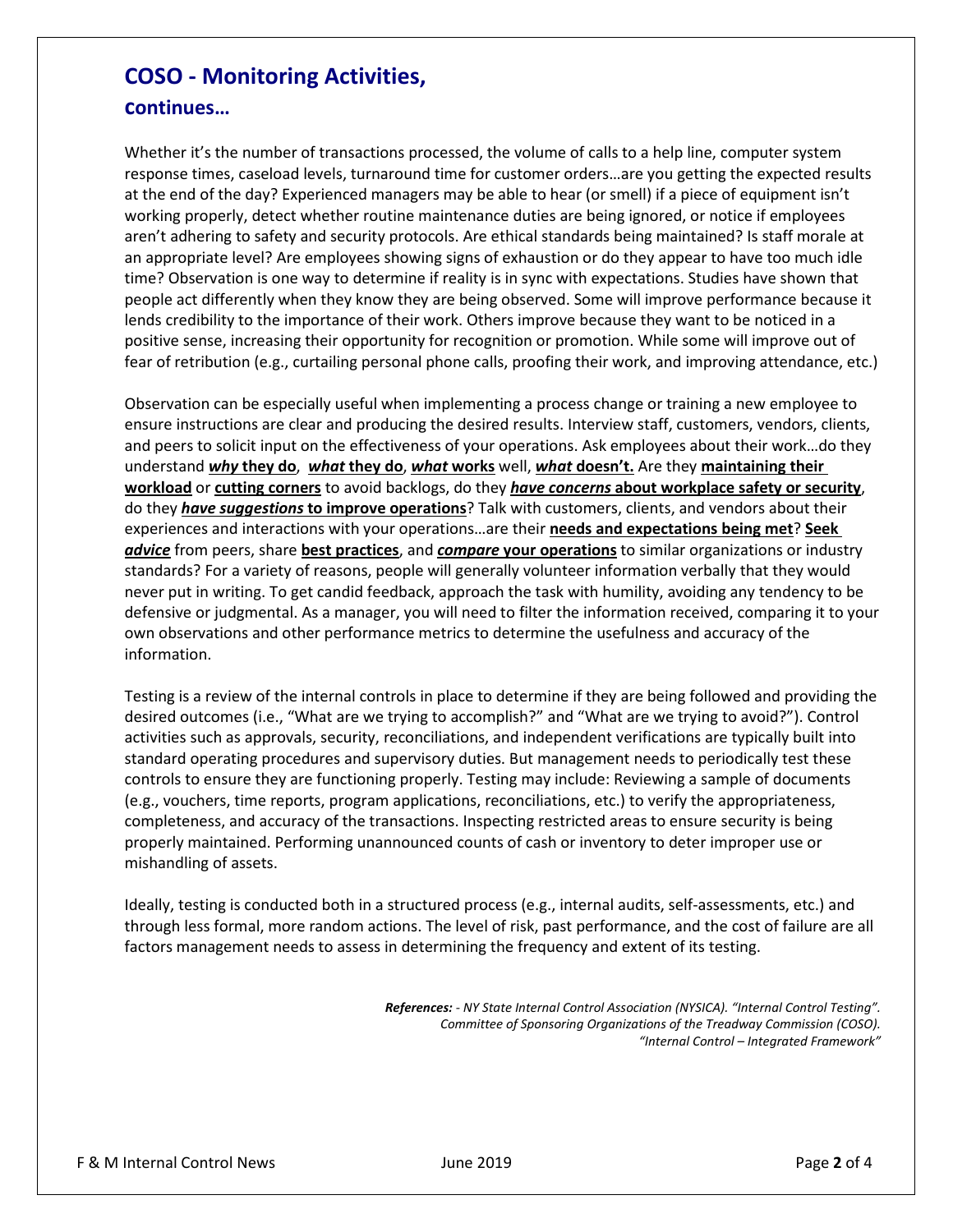# **Why promote a solid - State Internal Control System?**

*Just Ask - Indiana State, Madison County* **State Audit: \$81,000 check not deposited for one year**

By Ken de la Bastide | The Herald Bulletin Dec 10, 2018

ANDERSON – For the second time in a week, an audit by the Indiana State Board of Accounts found a lack of internal fiscal controls in several Madison County offices. The Indiana State Board of Accounts released the 2016 audit on Nov. 21 and the 2017 audit a week later. One of the findings was that in June 2017 the Madison County Council approved the transfer of \$81,000 from food and beverage tax revenues to the county's general fund. The auditors found the check was written and given to the Madison County Board of



Commissioners but was never deposited nor receipted into the general fund. The check was included as outstanding at the treasurer's bank reconcilement on Dec. 31, 2017. The check was brought to the county's attention during the audit and was deposited in July.

State law requires funds to be deposited no later than the end of the next business day. The 2017 audit found that the Madison County Clerk's Office had not separated incompatible activities related to cash and investments. "There was no evidence of review, oversight or approval processes of the bank reconcilements throughout the audit period," the state agency reported. It said there was no review or oversight of the approval process except by the person preparing the deposits. Clerk Darlene Likens didn't agree with the determination by the state auditors. "The last audit by SBOA (State Board of Accounts), no one communicated to us any wrong doing," Likens wrote in response. "If we are not in compliance why were we not informed at that time." The audit also found no separation of responsibilities for the receipt and disbursement of funds in the Madison County Sheriff's Department Commissary, Inmate Trust and Civil Office. "I realize that our lack of understanding and lack of effort to create detailed reports has to be corrected," Sheriff Scott Mellinger responded. "My assumptions that the Trust Fund was being handled in a manner which you require were wrong. "SBOA examiners were clear that no monies are missing, there is no allegation of fraud or theft," he wrote, "rather we do not possess documentation to clearly follow all transactions." The state auditors found that the Madison County Auditor's Office lacked supporting documentation such as receipts, canceled checks, tickets, invoices, bills, and other public records to support the validity and accountability of money disbursed. It also found the county paid penalties and interest in the amount of \$703 from Jan. 1, 2017 to Oct. 10, 2017 because credit cards payments were not made in a timely manner. "We informed the auditors of the SBOA that the Board of Commissioners credit card bill is always turned in late by the Board of Commissioners and frequently only requests partial payments," Auditor Rick Gardner responded. "They (auditors) refuse to hold the Board of Commissioners responsible putting the responsibility back on the Auditor's office." Gardner said the credit card statements in the future will be mailed directly to his office for payment.

# **So why promote "Segregation of Duties" (SOD) in VISION?**

Segregation of Duties (SOD) is a basic building block of sustainable risk management and internal controls for any business or government. The principle of SOD is based on *shared responsibilities of a key process that disperses the critical functions of that process to more than one person or department*. Without these separations in key processes, fraud and error risks are far less manageable. Coercion, blackmail, fraud, human error and disinformation could cause serious financial impacts, plus breach of trust to the citizens of Vermont. Without SOD there is the possibility of devastating outcomes. As a result, the risk management goal of SOD control is to prevent unilateral actions from occurring in key processes where irreversible affects are beyond an organization's tolerance for error or fraud.